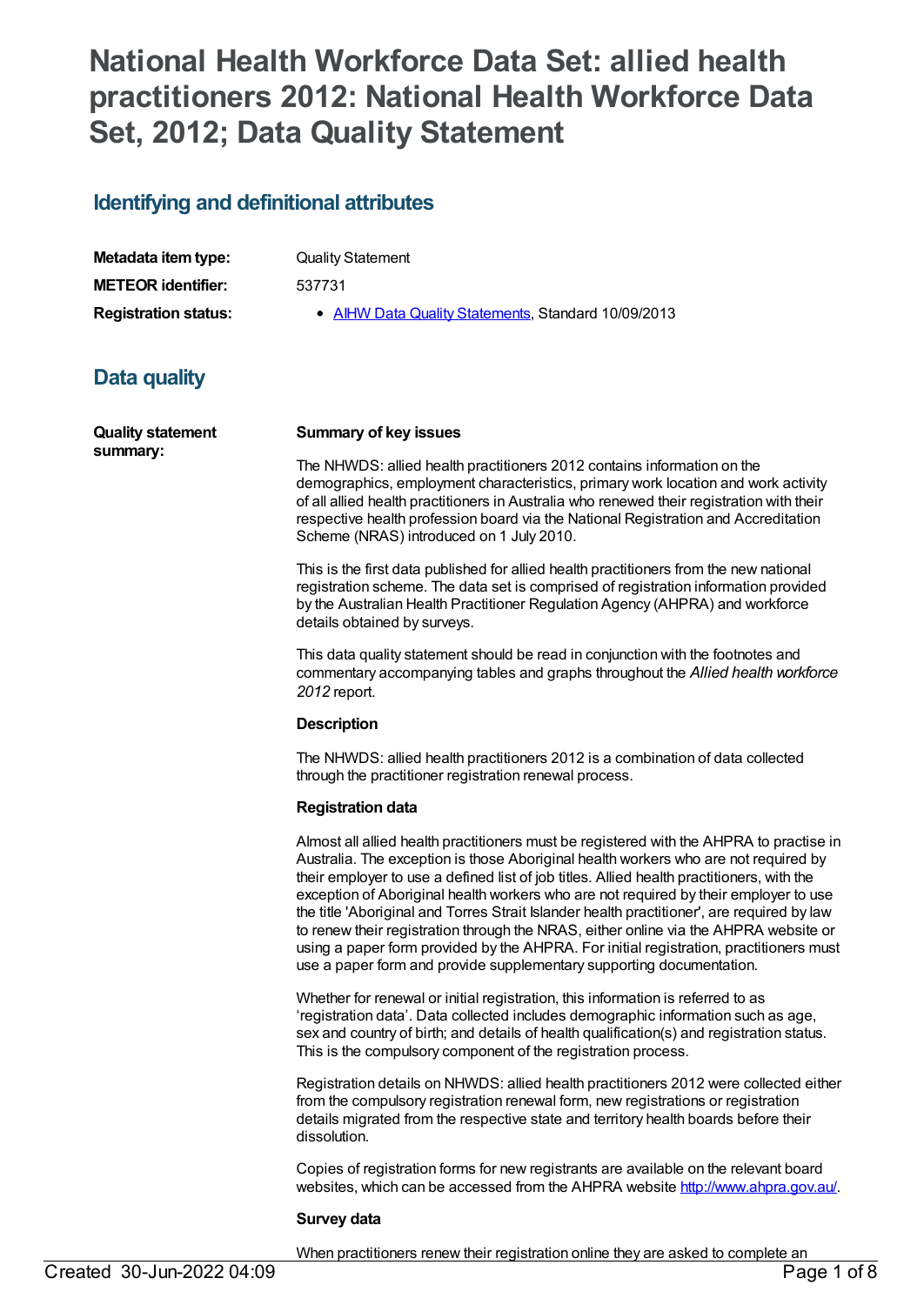online survey customised for each profession. When practitioners renew their registration using a paper form they are also asked to complete a paper version of the relevant survey.

Copies of the survey forms are available from the AIHW website http://www.aihw.gov.au/workforce-publications/ (select link to Allied health workforce 2012).

#### **Database creation**

The AHPRA stores both the online registration data and the survey information in separate databases. They send these two de-identified data sets to the Australian Institute of Health and Welfare (AIHW), where they are merged into a national data set.

When practitioners renew their registration using a paper form they are also asked to complete a paper version of the relevant survey. The paper registration and survey forms are sent to the AHPRA, where the paper registration forms are scanned and merged with the data obtained from the online process. The AHPRA sends the paper survey forms to Health Workforce Australia (HWA) to be scanned into a data set. HWA sends this data set to AIHW for merging with the online survey forms and registration data, cleansing and adjustment for non-response to form a nationally consistent data set. The final data set is then known as the National Health Workforce Data Set: allied health practitioners.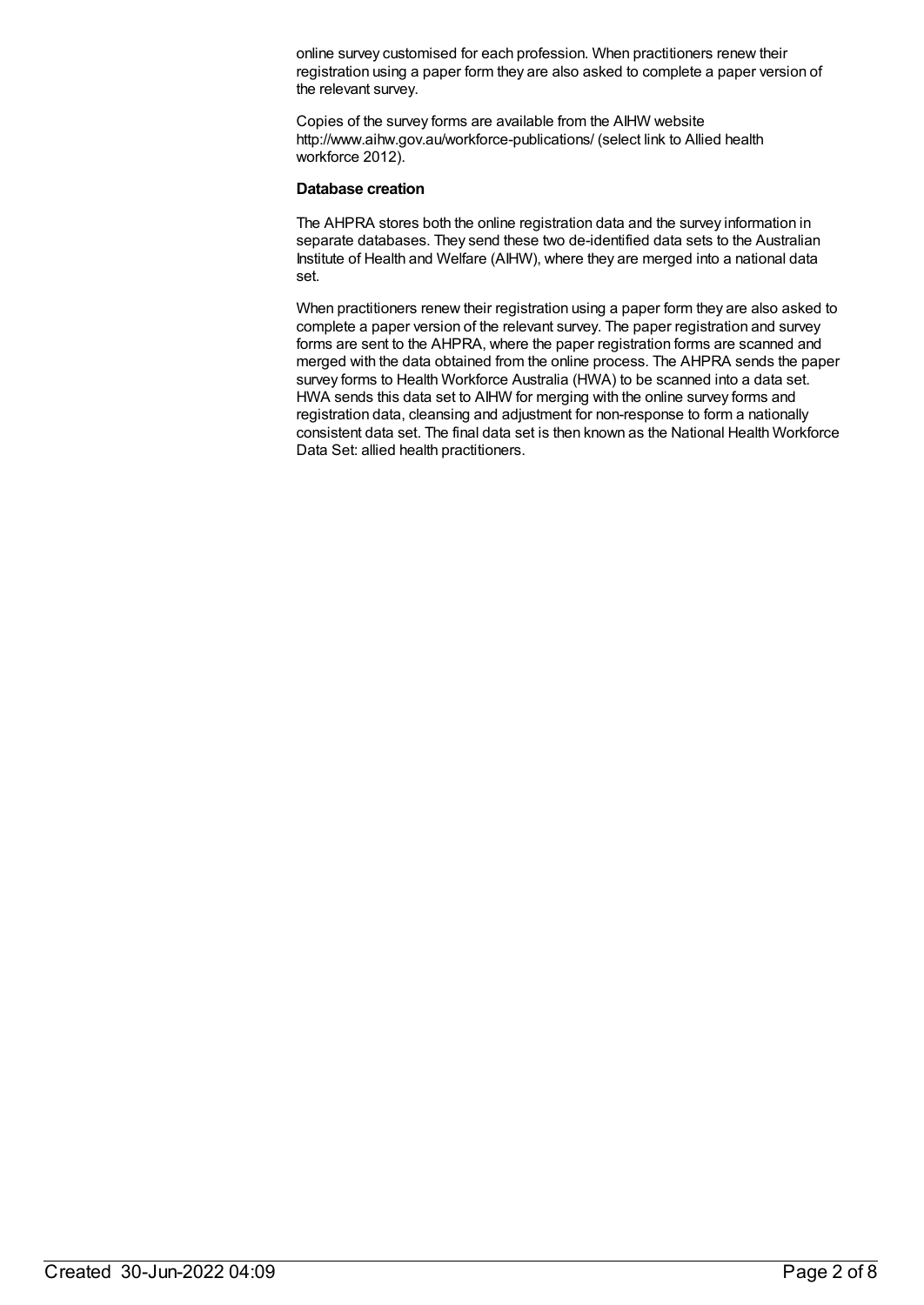#### **Institutional environment:** The AIHW is a major national agency set up by the Australian Government under the *Australian Institute of Health and Welfare Act 1987* to provide reliable, regular and relevant information and statistics on Australia's health and welfare. It is an independent statutory authority established in 1987, governed by a management board, and accountable to the Australian Parliament through the Health and Ageing portfolio.

The AIHW aims to improve the health and wellbeing of Australians through better health and welfare information and statistics. It collects and reports information on a wide range of topics and issues, ranging from health and welfare expenditure, hospitals, disease and injury, and mental health, to ageing, homelessness, disability and child protection.

The Institute also plays a role in developing and maintaining national metadata standards. This work contributes to improving the quality and consistency of national health and welfare statistics. The Institute works closely with governments and nongovernment organisations to achieve greater adherence to these standards in administrative data collections to promote national consistency and comparability of data and reporting.

One of the main functions of the AIHW is to work with the states and territories to improve the quality of administrative data and, where possible, to compile national data sets based on data from each jurisdiction, to analyse these data sets and disseminate information and statistics.

The *Australian Institute of Health and Welfare Act 1987*, in conjunction with compliance to the *Privacy Act 1988* (Cwlth), ensures that the data collections managed by the AIHW are kept securely and under the strictest conditions with respect to privacy and confidentiality. For further information, see the AIHW website <http://www.aihw.gov.au>.

The AHPRA is the organisation responsible for the implementation of the NRAS across Australia. The AHPRA works with the National Health Practitioner Boards to regulate health practitioners in the public interest and to ensure a competent and flexible health workforce that meets the current and future needs of the Australian community.

HWA are responsible for the development of the workforce surveys.

The AIHW receives registration information on allied health practitioners via the mandatory national registration process administered by the AHPRA and voluntary survey data collected at the time of registration renewal. The registration and survey data are combined, cleansed and adjusted for non-response to form a national data set known as NHWDS: allied health practitioners 2012.

The AIHW is the data custodian of the NHWDS: allied health practitioners 2012.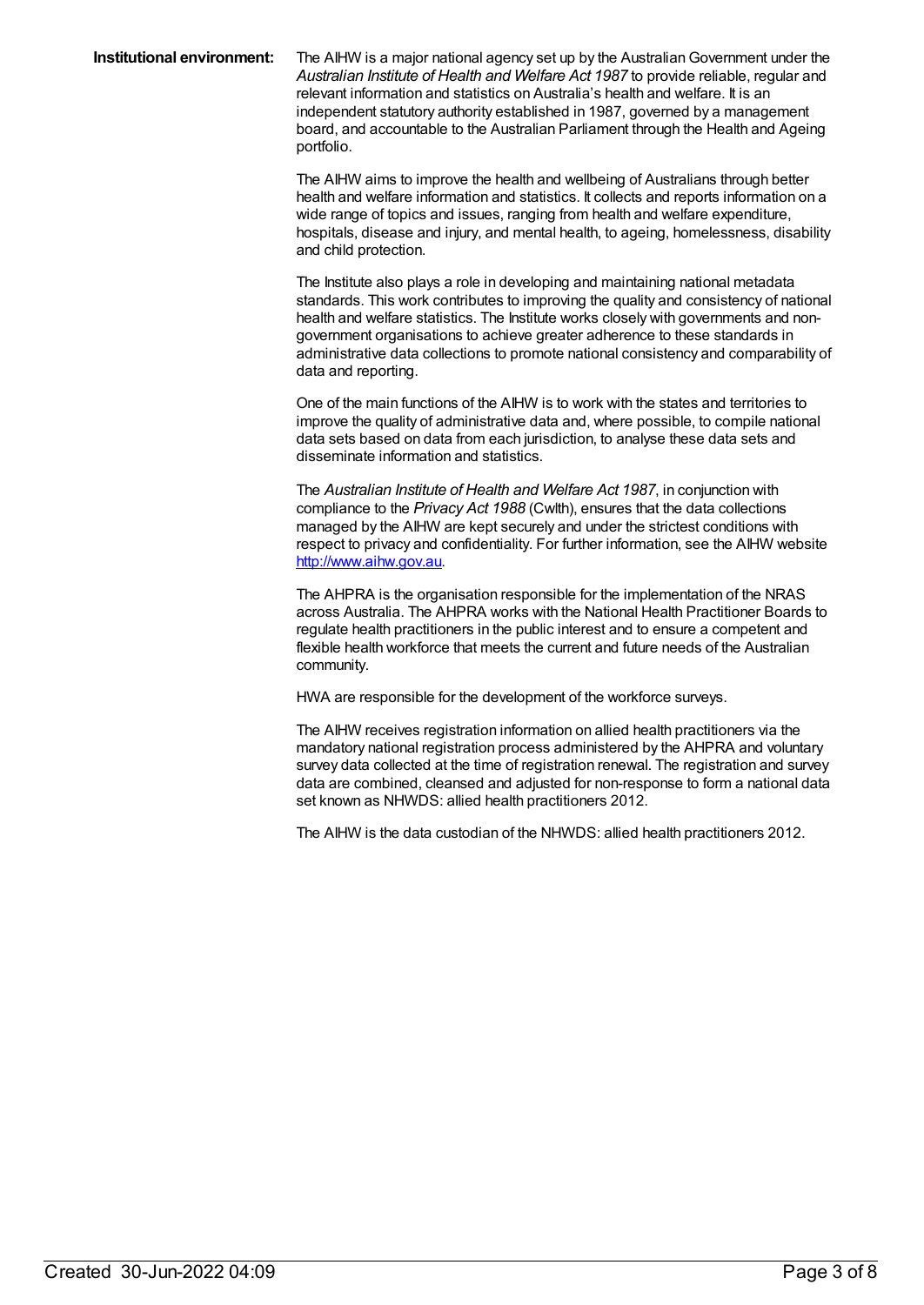| <b>Timeliness:</b>    | The NHWDS: allied health practitioners, is produced annually from the national<br>registration renewal process, and conducted between 1 October and 30 November<br>(the renewal date) each year. Although the reference time is notionally the renewal<br>date, legislation allows for a 1 month period of grace. Thus, the final registration<br>closure date is 1 month after the renewal date. The AHPRA allow a further 2 weeks to<br>allow for mail and data entry delays before the registrations are considered expired.<br>Consequently the extraction of data occurs (the extraction date) a month and a half<br>after the renewal date. |
|-----------------------|---------------------------------------------------------------------------------------------------------------------------------------------------------------------------------------------------------------------------------------------------------------------------------------------------------------------------------------------------------------------------------------------------------------------------------------------------------------------------------------------------------------------------------------------------------------------------------------------------------------------------------------------------|
|                       | The survey data are also collected between 1 October and 30 November, as it is<br>administered as part of the registration renewal process.                                                                                                                                                                                                                                                                                                                                                                                                                                                                                                       |
|                       | The exceptions to this timetable are in relation to limited and provisional registrations,<br>where the registrant is renewed on the anniversary of their commencement. These<br>responses are included with the regular survey respondents.                                                                                                                                                                                                                                                                                                                                                                                                      |
|                       | Due to significant delays with release of data from the new national registration<br>system, complete and final data were provided to the AIHW much later than originally<br>scheduled.                                                                                                                                                                                                                                                                                                                                                                                                                                                           |
|                       | Data provided needed joint reviews by the AHPRA, AIHW and HWA to manage the<br>range of considerations and data quality issues. This review process improved data<br>quality, data definitions, metadata and data cleansing. The process also led to<br>improvements in AHPRA's extracting scripts to provide consistency in data exchange<br>specifications. This process delayed the supply of data but improved the overall<br>quality. HWA has provided funding and assistance to AHPRA to improve their survey<br>tool infrastructure to improve timeliness and quality of data provision in future.                                         |
|                       | The AIHW did not receive complete data for both 2011 and 2012 until May 2013.<br>AHPRA have indicated that future data provision is anticipated to be timely and<br>provided six weeks from the close of registration on 30 November.                                                                                                                                                                                                                                                                                                                                                                                                             |
| <b>Accessibility:</b> | Results from the NHWDS: allied health practitioners 2012 are published in the Allied<br>health workforce 2012 report. The report also includes results for 2011. The report<br>and workforce survey questionnaires are available from the AIHW website<br>http://www.aihw.gov.au/workforce-publications/ (select link to Allied health workforce<br>2012).                                                                                                                                                                                                                                                                                        |
|                       | Users can request data not available online or in reports via the Media and Strategic<br>Engagement Unit on (02) 6244 1032 or via email to info@aihw.gov.au. Requests that<br>take longer than half an hour to compile are charged for on a cost-recovery basis.                                                                                                                                                                                                                                                                                                                                                                                  |
|                       | Access to the master unit record files may be requested through the AIHW Ethics<br>Committee.                                                                                                                                                                                                                                                                                                                                                                                                                                                                                                                                                     |
|                       | HWA provide a data tabulation tool, including data from the National health workforce<br>dataset, on their website http://www.hwa.gov.au/work-programs/information-analysis-<br>and-planning<br>/health-workforce-data.                                                                                                                                                                                                                                                                                                                                                                                                                           |
| Interpretability:     | Descriptions of data items in the National Health Workforce Data Set: allied health<br>practitioners 2012 are available on request from the Expenditure and Workforce Unit<br>at the AIHW.                                                                                                                                                                                                                                                                                                                                                                                                                                                        |
|                       | The surveys used by each allied health profession are available from the AIHW<br>website http://www.aihw.gov.au/workforce-publications/ (select link to Allied health<br>workforce 2012).                                                                                                                                                                                                                                                                                                                                                                                                                                                         |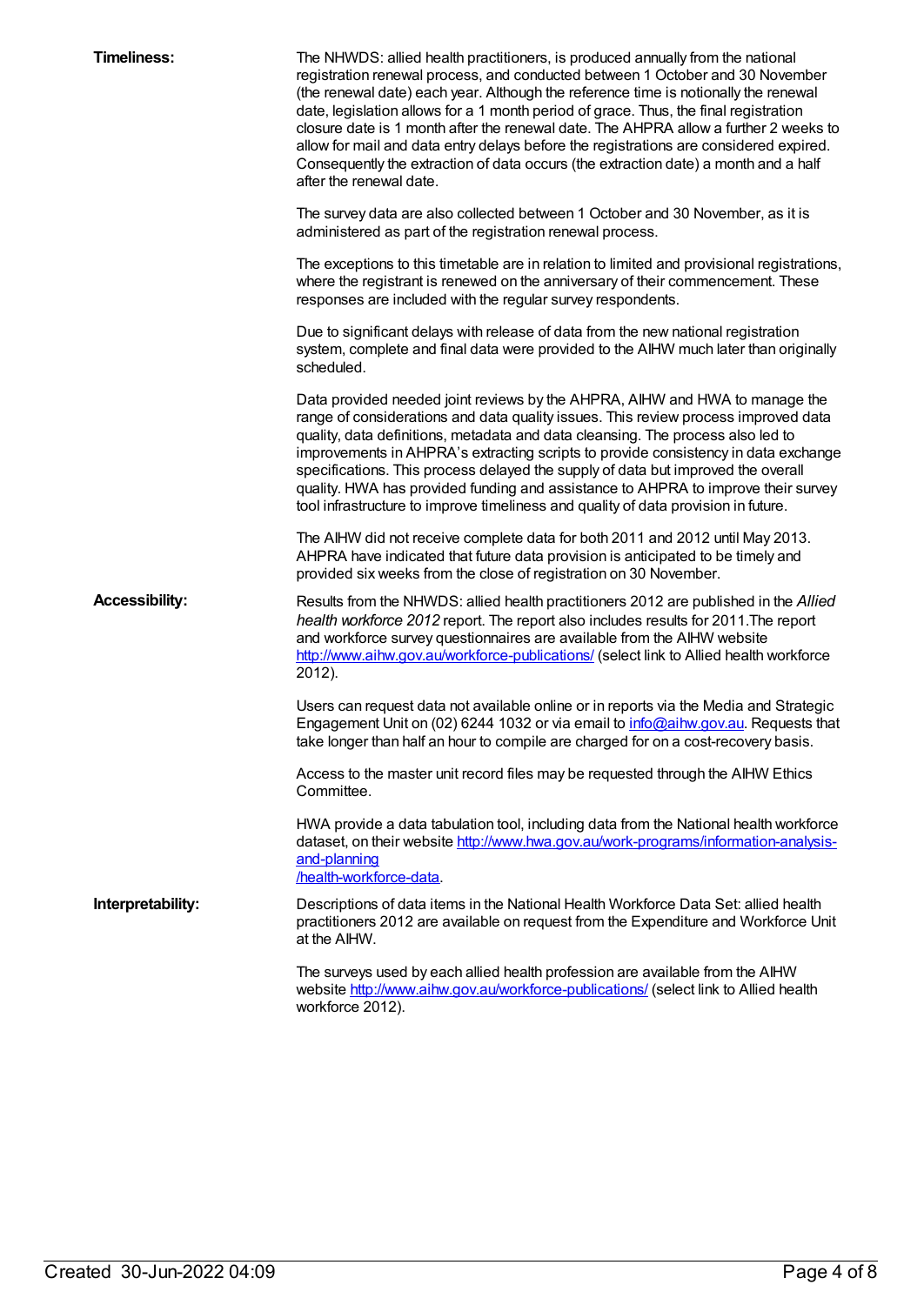**Relevance:** The NHWDS: allied health practitioners 2012 is highly relevant for understanding the size and characteristics of the allied health workforce in Australia.

> The NHWDS: allied health practitioners 2012 is highly relevant for health agencies involved in workforce planning as well health policy planning and implementation in general.

The location and distribution of the workforce, as well as demographic details such as age and sex of practitioners are highly useful for workforce planning within states and territories and nationally. Information on qualifications is relevant for the relevant professional associations and educational planning.

The primary purpose of the National Health Workforce Data Set: allied health practitioners 2012 is to provide information on the number and demographic and employment characteristics of the each of the following allied health practitioners:

- psychologists
- pharmacists
- physiotherapists
- occupational therapists
- medical radiation practitioners
- optometrists
- chiropractors
- Chinese medicine practitioners
- podiatrists
- osteopaths
- Aboriginal and Torres Strait Islander health practitioners.

The NHWDS: allied health practitioners 2012 contains registration details of all the registered allied health practitioners in Australia at the extraction date, a month and a half after the nominal renewal date of 30 November 2012.

The NHWDS: allied health practitioners 2012 also contain details from the surveys. The surveys collect information on the employment characteristics, work locations and work activity of practitioners. Completion of the surveys is voluntary and only practitioners who are on the register at the time of the survey and required to renew their registration receive a questionnaire for completion. New registrants registering outside the registration renewal period will not receive a survey form. These practitioners will receive a survey form when they renew their registration the following year.

Due to transition arrangements between pre-existing state/territory-based registration systems and the NRAS, people previously registered as medical radiation practitioners inQueensland, Western Australia and Tasmania or occupational therapists previously registered inQueensland, Western Australia and South Australia may not have been required to renew their registration in 2012 and hence did not receive a survey. Registration data for these people was migrated from preexisting state-based systems. As a result, the survey data for these professions excludes these jurisdictions as there were very few surveys received.

#### **Accuracy: Estimation procedures**

The AIHW uses registration data together with survey data to derive estimates of the total allied health practitioner workforce. Not all practitioners who receive a survey respond, because it is not mandatory to do so. In deriving the estimates, two sources of non-response to the survey are accounted for:

- item non-response—occurs as some respondents return partially completed surveys. Some survey records were so incomplete that it was decided to omit them from the reported survey data.
- survey non-response—occurs because not all registered practitioners who receive a questionnaire respond.

A separate estimation procedure is used for each. Imputation is used to account for item non-response, and weighting for survey non-response.

#### **Imputation: estimation for itemnon-response**

The imputation process involves an initial examination of all information provided by a respondent. If possible, a reasonable assumption is made about any missing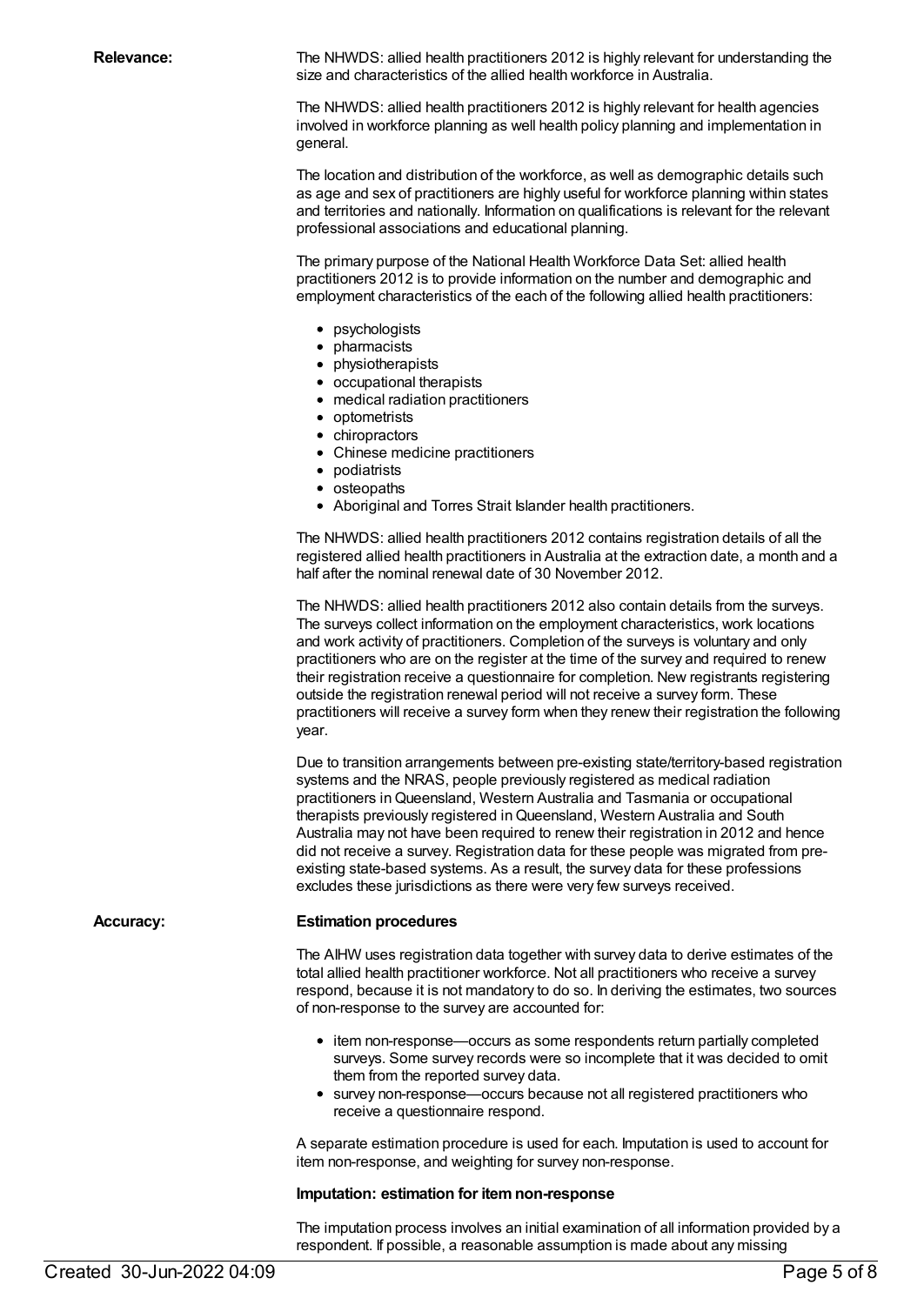information based on responses to other survey questions. For example, if a respondent provides information on hours worked and the area in which they work, but leaves the workforce question blank, it is reasonable to assume that they were employed.

Missing values remaining after this process are considered for their suitability for further imputation. Suitability is based on the level of non-response to that item. Imputation is usually applied only in cases where the proportion of missing values is less than 5% of the total.

In imputation, the known probabilities of particular responses occurring are used to assign a response category value to each record using a random number generator. Imputed values are based on the distribution of responses occurring in the responding sample. Therefore, fundamental to imputing missing values for survey respondents who returned partially completed questionnaires is the assumption that respondents who answer various questions are similar to those who do not.

Age and sex values within each state and territory of principal practice are first imputed to account for missing values. Other variables deemed suitable for this process were then imputed. These include hours worked in the week before the survey and principal role of main job.

#### **Weighting: estimation for population non-response**

Each survey record (or respondent) is assigned a weight that is calibrated to align with independent data on the population of interest, referred to as 'benchmarks'. In principle, this weight is based on the population number (the benchmark) divided by the number in the responding sample. The resulting fraction becomes the expansion factor applied to the record, referred to as the 'weight', providing an estimate of the population when aggregate output is generated. Therefore, the weight for each record is based on particular characteristics that are known for the whole population.

The total number of registered practitioners in each profession is used to benchmark the survey.

The calculation of weights is usually part of the data processing for a sample survey in which the sample is selected before the survey is done. In the 2012 surveys of allied health practitioners, all renewing registrants were sent a workforce survey questionnaire when registration renewal was due. Therefore, technically, it was a census of practitioners. However, because not all renewing registrants in scope respond to the survey, there is a very large non-response bias in the data. Because the group of respondents in the data set is not random, standard errors are not a suitable means of gauging variability.

The benchmark data, used for weighting are the number of registered practitioners in each state and territory (based on the location of principal practice), by broad registration type ('specialist' (including people with both a general and a specialist registration), 'provisional', 'non-practising' and 'other' (including general and limited registrations)), by age group and by sex within the registration data. For psychologists weighting included an identification of persons with an endorsement of 'clinical psychology', 'clinical neuropsychology' and 'other' (all other psychologists). Because of the low numbers of Aboriginal and Torres Strait Islander health practitioners and the low survey response rate, the state and territory of principal practice was used for weighting was Northern Territory and the remainder. Producing estimates for the profession by weighting the data from respondents adjusts for bias in the responding group of practitioners, but only for known population characteristics (such as age and sex, where provided). If information for a variable is not known for the whole population, the variable cannot be used in the calculation of weights and cannot be used in the adjustment process.

For variables not used in the calculation of weights (for the NHWDS: allied health practitioners 2012, that is all variables other than state and territory of principal practice, broad registration category, age and sex), it is assumed, for estimation purposes, that respondents and non-respondents have the same characteristics. If the assumption is incorrect, and non-respondents are different from respondents, then the estimates will have some bias.

The extent of this cannot be measured without obtaining more detailed information about non-respondents. Therefore, there will be some unquantifiable level of bias in the estimates.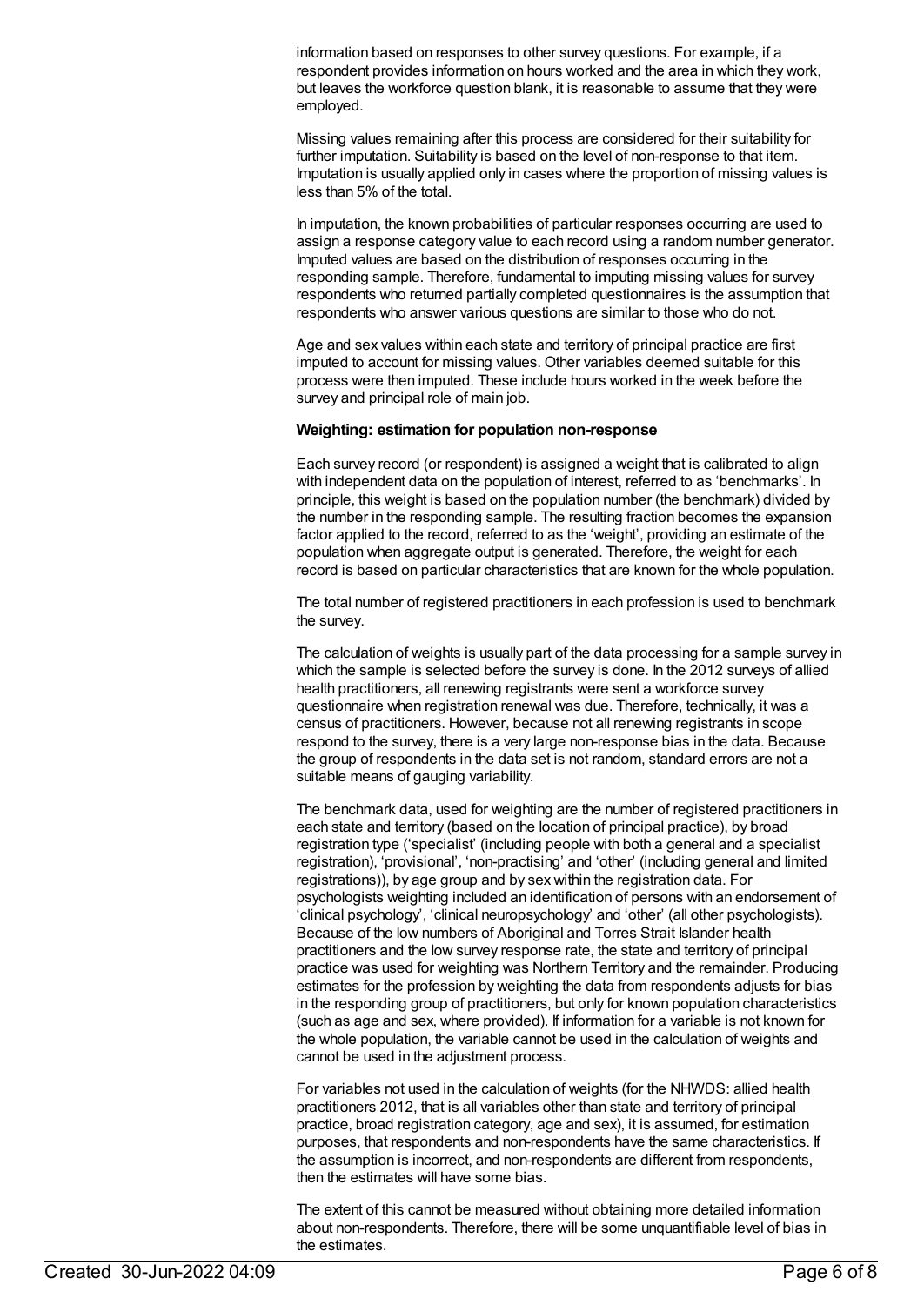#### **Survey responses**

The response rates for each of the profession surveys are listed in Table 1.

| <b>Practitioner</b><br>type/Year                                                                |      | <b>NSW</b> | <b>Vic</b> |                      | Qld WA               |                                    | SA Tas ACT   |       |       | NT Australia |
|-------------------------------------------------------------------------------------------------|------|------------|------------|----------------------|----------------------|------------------------------------|--------------|-------|-------|--------------|
| Psychologist                                                                                    | 2011 |            |            |                      |                      | 86.2 82.6 83.8 85.7 85.3 85.5 87.3 |              |       | 81.8  | 84.7         |
|                                                                                                 | 2012 |            |            |                      |                      | 88.0 82.0 84.1 83.2 85.1 83.7      |              | 83.2  | 84.9  | 84.8         |
| Pharmacist                                                                                      | 2011 |            |            |                      |                      | 76.6 76.8 79.6 71.9 74.8 80.3 84.2 |              |       | 81.0  | 77.1         |
|                                                                                                 | 2012 |            |            |                      |                      | 87.7 87.6 84.5 87.1 85.5 86.3      |              | 87.9  | 79.4  | 86.8         |
| Physiotherapist 2011                                                                            |      |            |            |                      |                      | 91.5 88.8 90.6 90.7 90.9 95.1      |              | 90.0  | 92.5  | 90.7         |
|                                                                                                 | 2012 |            |            |                      |                      | 95.2 90.9 91.2 88.6 90.4 92.6      |              | 93.4  | 95.3  | 92.0         |
| Occupational<br>therapist <sup>(a)</sup>                                                        | 2012 |            | 83.7 81.9  | $\ddot{\phantom{0}}$ | $\ddot{\phantom{0}}$ |                                    | $.77.2$ 81.9 |       | 91.9  | 82.8         |
| Medical<br>radiation<br>practitioner <sup>(a)</sup>                                             | 2012 |            | 87.5 90.7  | $\ddot{\phantom{0}}$ |                      | . . 85.0                           |              | .86.9 | 92.8  | 88.5         |
| Optometrist                                                                                     | 2011 |            |            |                      |                      | 93.2 89.9 93.3 93.3 92.4 95.2 88.6 |              |       | 96.2  | 92.4         |
|                                                                                                 | 2012 |            |            |                      |                      | 94.9 94.1 95.9 94.1 95.4 95.2      |              | 94.6  | 93.3  | 94.9         |
| Chiropractor                                                                                    | 2011 | 90.1       |            |                      |                      | 86.4 90.3 87.1 90.7 90.9           |              | 92.9  | 82.6  | 89.0         |
|                                                                                                 | 2012 | 92.1       |            |                      |                      | 89.5 91.4 89.4 92.1 89.4           |              | 94.9  | 87.0  | 90.9         |
| Chinese<br>medicine<br>practitioner <sup>(a)</sup>                                              | 2012 |            |            |                      |                      | 80.6 87.0 81.3 76.1 87.1 87.1      |              | 67.2  | 92.3  | 82.5         |
| Podiatrist                                                                                      | 2011 |            |            |                      |                      | 93.8 85.2 88.1 85.0 89.9 85.6      |              | 95.7  | 87.5  | 88.5         |
|                                                                                                 | 2012 |            |            |                      |                      | 94.3 91.3 91.7 89.0 90.0 94.5      |              | 95.7  | 100.0 | 91.9         |
| Osteopath                                                                                       | 2011 |            |            |                      |                      | 86.3 83.0 86.9 92.2 89.7 97.3      |              | 81.3  | 66.7  | 85.1         |
|                                                                                                 | 2012 |            |            |                      |                      | 91.7 88.7 90.6 86.5 90.9 85.4 87.1 |              |       | 100.0 | 89.7         |
| Aboriginal and<br><b>Torres Strait</b><br><b>Islander</b> health<br>practitioner <sup>(a)</sup> | 2012 |            |            |                      |                      | 37.6 58.3 43.8 39.0 58.3 44.4 25.0 |              |       | 44.7  | 44.2         |

| Table 1: Survey response rates, states and territories, 2011 and 2012 |  |
|-----------------------------------------------------------------------|--|
|-----------------------------------------------------------------------|--|

(a) There are no 2011 survey response ratesasthese professionsjoined the National Registration and Accreditation Scheme in 2012.

*Sources:* NHWDS: allied health practitioners, 2011 and 2012.

Data are reported on the basis of the most current address at the time the survey was undertaken, unless stated otherwise. The data include employed allied health practitioners who did not state or adequately describe their location as well as employed allied health practitioners who were overseas. Therefore, the national estimates include these groups.

**Coherence:** This is the first time data on medical radiation practitioners, chiropractors, Chinese medicine practitioners, osteopaths and Aboriginal and Torres Strait Islander health practitioners has been produced.

> For psychologists, pharmacists, physiotherapists, occupational therapists, optometrists and podiatrists, data has previously been published by the AIHW based on jurisdictional based board registration and survey data. Data in this report collected through the NRAS is not directly comparable with data collected through the jurisdiction-based data collection.